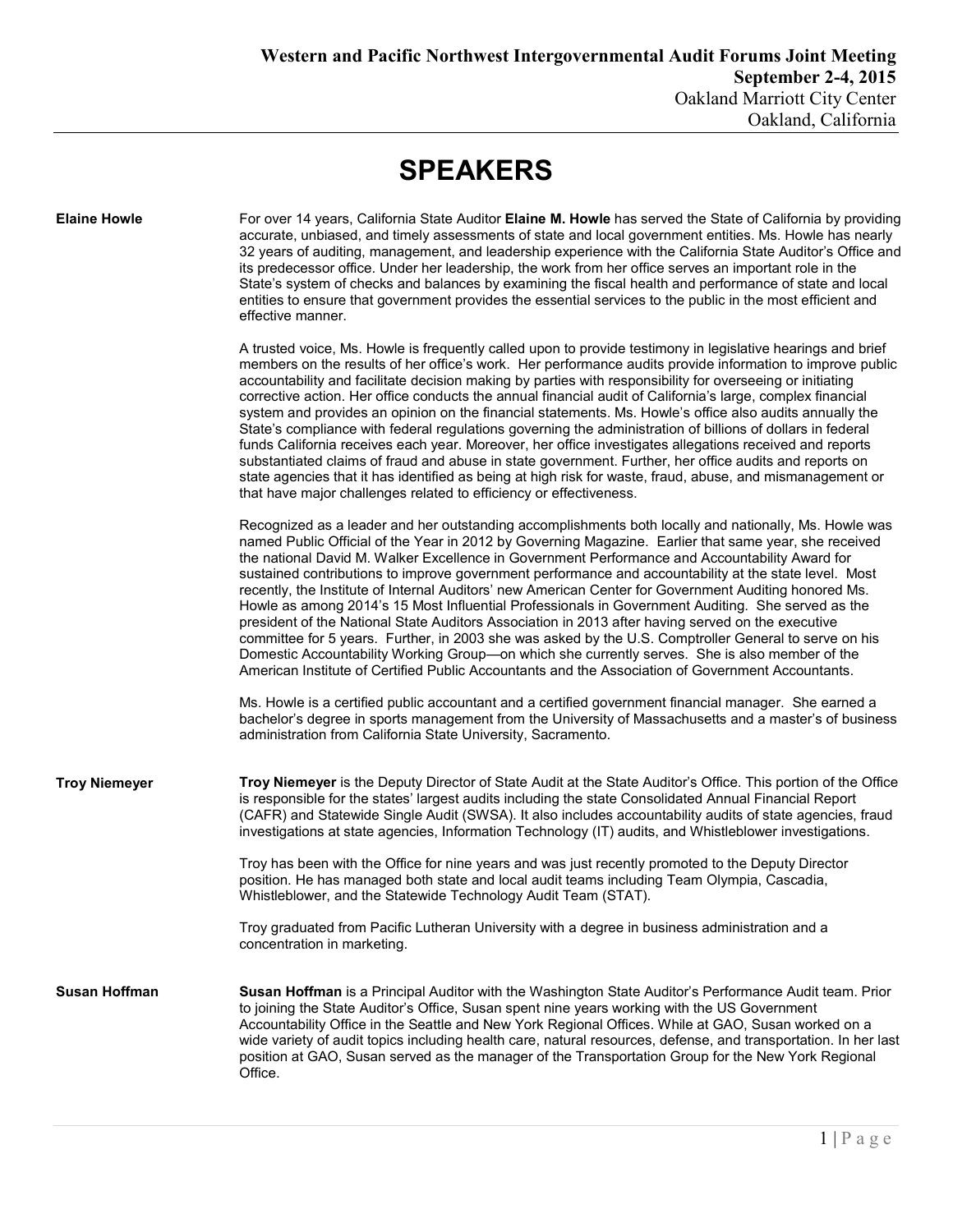| <b>SPEAKERS</b>                     |                                                                                                                                                                                                                                                                                                                                                                                                                                                                                                                                                                                                                                                                                                                                                                                                         |  |
|-------------------------------------|---------------------------------------------------------------------------------------------------------------------------------------------------------------------------------------------------------------------------------------------------------------------------------------------------------------------------------------------------------------------------------------------------------------------------------------------------------------------------------------------------------------------------------------------------------------------------------------------------------------------------------------------------------------------------------------------------------------------------------------------------------------------------------------------------------|--|
| <b>Susan Hoffman</b><br>(continued) | Following her time at GAO, Susan worked for Oregon Audits Division where she led an audit looking at<br>work and training programs in the state prison system.                                                                                                                                                                                                                                                                                                                                                                                                                                                                                                                                                                                                                                          |  |
|                                     | Just prior to joining the State Auditor's Office, Susan spent three years as a public affairs consultant with<br>PRR. While at PRR, she primarily worked in the transportation sector conducting research and providing<br>strategic communication services.                                                                                                                                                                                                                                                                                                                                                                                                                                                                                                                                            |  |
|                                     | Susan attended the University of Washington where she earned a Bachelor of Arts degree in History and<br>Political Science and a Master of Public Affairs from the Evans School.                                                                                                                                                                                                                                                                                                                                                                                                                                                                                                                                                                                                                        |  |
| <b>Michelle Baur</b>                | Michelle J. Baur is the Audit Principal of the Information Technology Audits for the California State<br>Auditor's Office. She is responsible for developing, implementing, and managing its information systems<br>audit function. Ms. Baur is a Certified Information Systems Auditor. She has a Bachelor of Science degree<br>in Business and Public Administration with concentrations in Accounting and Management Information<br>Science from the California State University of Sacramento. Ms. Baur has worked for the State of<br>California for more than 28 years and has worked for the California State Auditor's Office for more than 20<br>years.                                                                                                                                        |  |
| <b>David Campos</b>                 | Unavailable                                                                                                                                                                                                                                                                                                                                                                                                                                                                                                                                                                                                                                                                                                                                                                                             |  |
| <b>Paul Navarro</b>                 | Paul Navarro is the Chief of Legislative and Governmental Affairs as part of the executive management<br>team for the Office of the California State Auditor. As the primary contact with the Legislature and the<br>Governor's Administration, Mr. Navarro is responsible for advising the State Auditor on legislative<br>perspectives, strategies, and processes in order to establish and maintain constructive relationships with<br>all levels of government.                                                                                                                                                                                                                                                                                                                                     |  |
|                                     | Mr. Navarro started his career as an auditor with the office in the early 1990s, and eventually served for<br>nearly two decades in a variety of capacities for both the legislative and executive branches in the<br>California State Capitol. He returned to working for the State Auditor after several years in private<br>consulting, and most recently served in the public sector as Deputy Secretary of Legislative Affairs for then<br>Governor Arnold Schwarzenegger. As a senior advisor to the governor, his primary responsibilities<br>included managing high level, complex issues and providing counsel directly to the Governor on a vast<br>variety of policy proposals and bills passed by the Legislature.                                                                          |  |
|                                     | Mr. Navarro also served as a Chief Fiscal Adviser and Budget Director in the State Assembly of the<br>California Legislature. In that capacity he was a senior staff member to legislative leadership on fiscal<br>issues and budget negotiation strategy and was responsible for overseeing issues before Assembly<br>Budget and Appropriations Committees. Prior to that he served as Chief Budget Consultant staffing the<br>Assembly Budget and Appropriations Committees, during which he analyzed hundreds of legislative<br>measures, and prepared fiscal analysis on a variety of issues. Mr. Navarro also served as Principal Policy<br>Consultant for the Assembly Education Committee and Policy Consultant for Senate Health and Human<br>Services Committee in the California Legislature. |  |
| <b>Steve Sisgold</b>                | Author, Speaker, Trainer, and Executive Coach Steve Sisgold has spent the past 25 years studying and<br>teaching the relationship between beliefs held in the body and success, how the body "billboard" sends<br>micro messages that affect authentic communication and how self-awareness lowers stress and boosts<br>peak performance. Steve has appeared on major radio and TV shows including PBS, Oprah and Montel<br>and blogs for Psychology Today.                                                                                                                                                                                                                                                                                                                                             |  |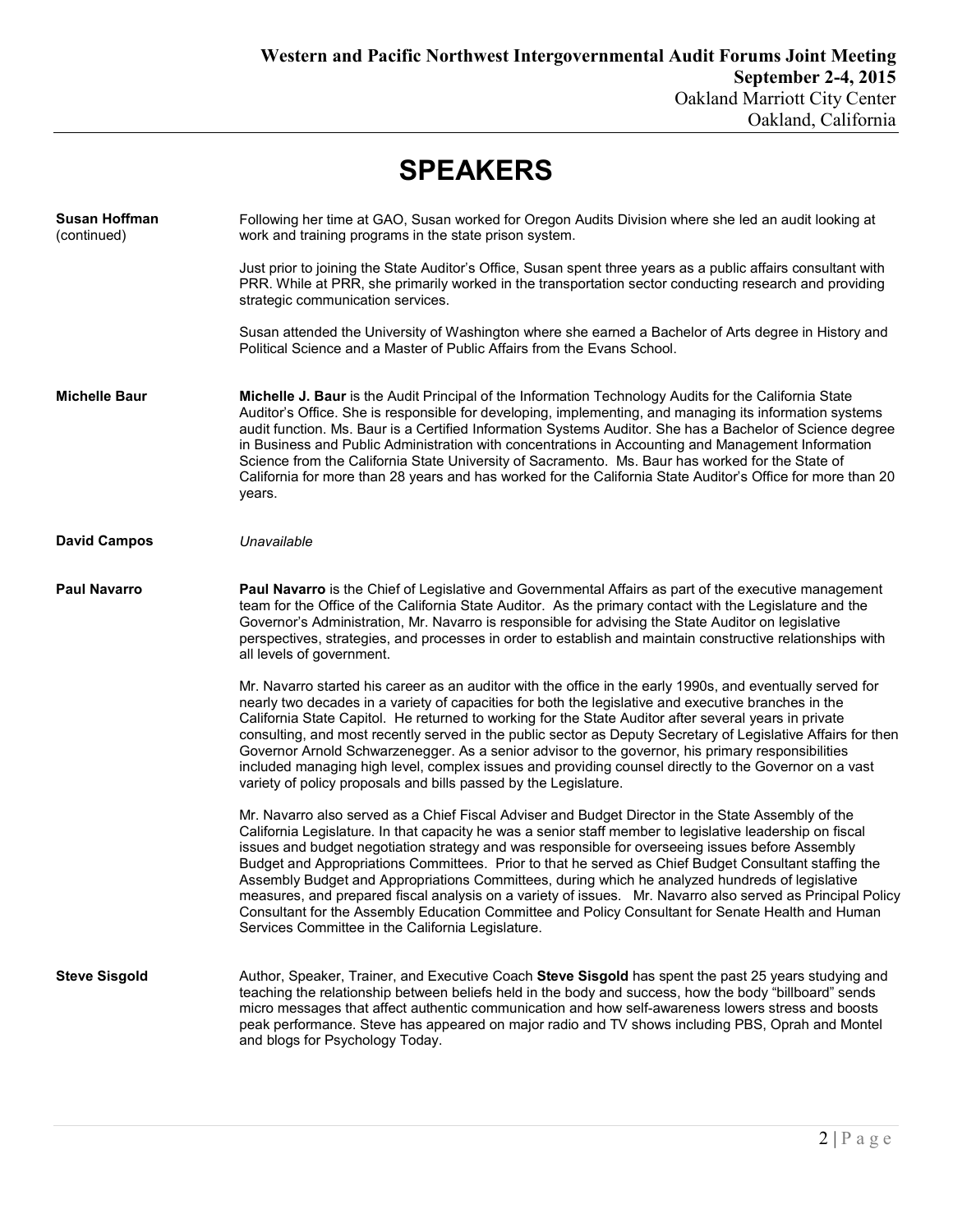## **SPEAKERS**

| <b>Steve Sisgold</b><br>(continued)      | Steve holds an M.A. in marketing, a B.S. in business and a certification in body-centered psychotherapy.<br>Prior to being a successful author, speaker trainer and executive coach he applied the principles he<br>teaches, in the business world. He owned and directed a successful Advertising and PR firm, and was #1<br>of 500 salespeople and a national sales trainer with a Fortune 100 company.                                                                                                                                                                                                                                                                                                                                                                                                                                                                                                                                                                                                                                                                                                                                                                                                                                                                                                                                                                                                                                                                                                                                                                                                                                                                                      |
|------------------------------------------|------------------------------------------------------------------------------------------------------------------------------------------------------------------------------------------------------------------------------------------------------------------------------------------------------------------------------------------------------------------------------------------------------------------------------------------------------------------------------------------------------------------------------------------------------------------------------------------------------------------------------------------------------------------------------------------------------------------------------------------------------------------------------------------------------------------------------------------------------------------------------------------------------------------------------------------------------------------------------------------------------------------------------------------------------------------------------------------------------------------------------------------------------------------------------------------------------------------------------------------------------------------------------------------------------------------------------------------------------------------------------------------------------------------------------------------------------------------------------------------------------------------------------------------------------------------------------------------------------------------------------------------------------------------------------------------------|
| <b>Melissa Feineman</b><br><b>Suzuno</b> | Melissa Suzuno is a content marketing manager and consultant. She helps people and companies use<br>content marketing and social media to tell their stories in clear, compelling, and creative ways. Learn more<br>about Melissa at www.melissasuzuno.com For Melissa's list of recommended social media resources, visit<br>bit.ly/socialmediamelissa                                                                                                                                                                                                                                                                                                                                                                                                                                                                                                                                                                                                                                                                                                                                                                                                                                                                                                                                                                                                                                                                                                                                                                                                                                                                                                                                        |
| <b>Tim Schindler</b>                     | Tim Schindler has been with the U.S. Government Accountability Office since 2000 and is currently an<br>Assistant Director and the Seattle field office manager. Prior to becoming the field office manager, Tim<br>served as an Analyst-in-Charge on numerous federal audits, mainly in the transportation area. These<br>audits included examining issues in public transportation, the freight industry, aviation infrastructure, and<br>both domestic and foreign aviation competition. Before joining GAO, Tim served in the U.S. Army as an<br>Armor officer and worked in varies areas of the construction industry. He earned his Bachelor of Science<br>at Arizona State University, and his Masters of Business Administration at Portland State University. After<br>deciding that he had not spent enough time in the classroom, Tim earned his PhD in Urban Studies also at<br>Portland State University.                                                                                                                                                                                                                                                                                                                                                                                                                                                                                                                                                                                                                                                                                                                                                                         |
| Margarita Fernández                      | Margarita Fernández is the Chief of Public Affairs and member of the executive management team for the<br>California State Auditor's Office. As Chief of Public Affairs, Ms. Fernández is responsible for the public<br>relations of the office and as such, is the first point of contact for the press. She manages and oversees<br>the development of external communication including the office's Web site, special reports to the<br>Legislature and the public, press information, and presentations. Further, Ms. Fernandez is responsible for<br>internal quality control program of the office and hence, for developing audit policies and procedures in<br>coordination with audit deputies. Moreover, she is the liaison to national professional organizations,<br>including the National State Auditors Association (NSAA); the National State Auditors, Comptrollers, and<br>Treasurers; and the intergovernmental audit forums. She serves as one of the state representatives on<br>the Western Intergovernmental Audit Forum and is on various national committees with the NSAA and<br>responds, on behalf of the office, to proposed professional standards. Having graduated from California<br>State University, Sacramento with a Bachelors in Accounting, Ms. Fernández joined the office (and its<br>predecessor office—the Office of the Auditor General) in 1986 as an entry-level auditor and served in<br>many capacities throughout her career. She is a Certified Public Accountant and a Certified Government<br>Financial Manager and, is member of the American Institute of Certified Public Accountants and the<br>Association of Government Accountants. |
| Tonia Lediju                             | Tonia Lediju has served as the City and County of San Francisco's director of city audits, under the<br>leadership of City Controller Ben Rosenfield, since 2009. The City Services Auditor Division has the<br>authority to plan and manage a range of performance, financial, and compliance audits, and investigations,<br>involving governmental agencies, vendors, contractors, and other parties that do business with the City,<br>which has an annual budget of approximately \$9 billion.<br>Under Tonia's leadership, the Controller's Audits Unit has received two awards from the Association of<br>Local Government Auditors. The first, a 2009 Gold Knighton Award, was for an audit of the City's Office<br>Depot contract, which found that Office Depot overcharged the City at least \$5.75 million. The second was                                                                                                                                                                                                                                                                                                                                                                                                                                                                                                                                                                                                                                                                                                                                                                                                                                                          |
|                                          | a 2014 Knighton Distinguished Audit Award for Citywide Construction: Adopting Leading Practices Could<br>Improve the City's Construction Contractor Bid Pool. This report's recommendations presented<br>groundbreaking and fresh solutions to assessing and monitoring contractor performance.                                                                                                                                                                                                                                                                                                                                                                                                                                                                                                                                                                                                                                                                                                                                                                                                                                                                                                                                                                                                                                                                                                                                                                                                                                                                                                                                                                                                |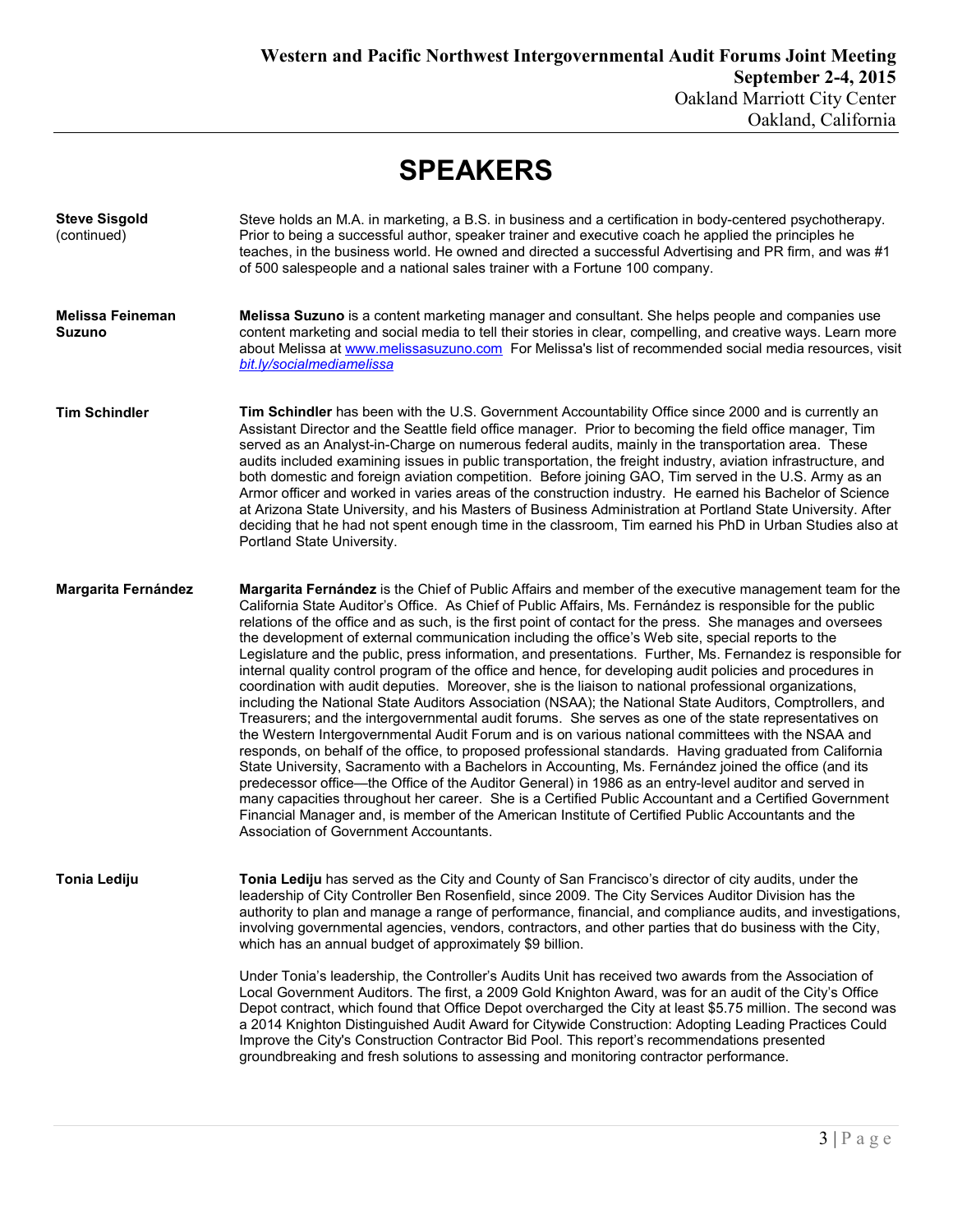| <b>SPEAKERS</b>                            |                                                                                                                                                                                                                                                                                                                                                                                                                                                                                                                                                                                                                                                                                                                                                                                                                                                                                                                                                                                                                                                                 |  |
|--------------------------------------------|-----------------------------------------------------------------------------------------------------------------------------------------------------------------------------------------------------------------------------------------------------------------------------------------------------------------------------------------------------------------------------------------------------------------------------------------------------------------------------------------------------------------------------------------------------------------------------------------------------------------------------------------------------------------------------------------------------------------------------------------------------------------------------------------------------------------------------------------------------------------------------------------------------------------------------------------------------------------------------------------------------------------------------------------------------------------|--|
| <b>Tonia Lediju</b><br>(continued)         | Tonia previously was the audit director of several agencies of the State of California, including the Highway<br>Patrol, Employment Development Department, and Department of Child Support Services. She holds a<br>master's degree in Leadership from Saint Mary's College of California and is now completing a Ph.D. in<br>Organizational Systems, with a specialization in Leadership from Saybrook University.                                                                                                                                                                                                                                                                                                                                                                                                                                                                                                                                                                                                                                            |  |
|                                            | With more than 20 years of government auditing experience, Tonia's leadership philosophy embodies<br>service through integrity, teamwork, respect, and inclusion. With this approach, she has built a high-<br>functioning audit organization in San Francisco.                                                                                                                                                                                                                                                                                                                                                                                                                                                                                                                                                                                                                                                                                                                                                                                                 |  |
| Joah lannotta                              | Joah G. Iannotta, Ph.D., is an Assistant Director in the U.S. Government Accountability Office's (GAO)<br>Forensic Audits and Investigative Service (FAIS) team. Her team provides Congress with data-driven<br>forensic audits and investigations of fraud, waste, and abuse in federal programs. Joah joined GAO in<br>2004 and, before joining FAIS, worked in GAO's Physical Infrastructure team on surface transportation<br>issues, particularly technology and policy options to make cars and trucks more fuel efficient. Prior to GAO,<br>Joah was a research associate at the National Academy of Sciences. She completed her Ph.D. at the<br>University of Minnesota, Master's degree at Smith College, and received a B.A. from Wesleyan University.                                                                                                                                                                                                                                                                                                |  |
| <b>Jamie Ralls</b>                         | Jamie Ralls has been with the Secretary of State Audits Division for 15 years, currently working as a<br>Principal Auditor. In her work experience at the Audits Division, Jamie has conducted performance,<br>financial, and IT-related audits. Jamie is certified through ACL as a Data Analyst (ACDA) and leads the<br>data mining function used to identify anomalies in data, potential fraud, waste, or misuse of state funds, as<br>well as to identify potential audit topics. Jamie is a Certified Fraud Examiner and member of the Audits<br>Division Investigations Team. She is a member of the Association of Certified Fraud Examiners. As a<br>Certified Fraud Examiner, Jamie helps manage the Oregon Government Waste Hotline and investigates<br>allegations of fraud, waste, and abuse of state funds. She has assisted Oregon State Police and local<br>District Attorneys in several fraud cases that resulted in convictions. Jamie routinely conducts training in<br>fraud prevention and detection, data mining, and internal controls. |  |
| <b>Annamarie McNiel</b>                    | Annamarie McNiel is a Senior Management Auditor in the Multnomah County Auditor's Office. She has a<br>Master's degree in Accounting and is a Certified Public Accountant. Her background includes over ten<br>years of financial and compliance auditing of governmental entities. She joined the Auditor's Office in<br>2014.                                                                                                                                                                                                                                                                                                                                                                                                                                                                                                                                                                                                                                                                                                                                 |  |
| <b>Kristin Burgess-</b><br><b>Medeiros</b> | Kristin Burgess-Medeiros works in the Oakland Police Department's Office of Inspector General (OIG).<br>In her current role, she provides audit guidance and coordination, facilitates risk management related<br>contracts, serves as a liaison with the Federal Monitor, and assists the Chiefs with risk management<br>issues. She joined the OIG in 2004. During her time in the OIG, she has helped develop and manage the<br>Audit Unit, provided support for compliance with the Negotiated Settlement Agreement, and acted as<br>Inspector General. She has 20 years of experience in non-profit and local government administration.<br>Kristin has a B.S. from the University of California at Davis and MPA from San Francisco State University.<br>She is a Certified Government Auditing Professional.                                                                                                                                                                                                                                             |  |
| <b>Matthew Artz</b>                        | Unavailable                                                                                                                                                                                                                                                                                                                                                                                                                                                                                                                                                                                                                                                                                                                                                                                                                                                                                                                                                                                                                                                     |  |
| <b>Marisa Lagos</b>                        | Marisa Lagos reports for KQED's California Politics and Government Desk, covering all things political.<br>Previously, Marisa worked at the San Francisco Chronicle, the San Francisco Examiner and the Los<br>Angeles Times. Her expertise includes local and state politics, criminal justice and breaking news. Follow<br>her on Twitter @mlagos                                                                                                                                                                                                                                                                                                                                                                                                                                                                                                                                                                                                                                                                                                             |  |